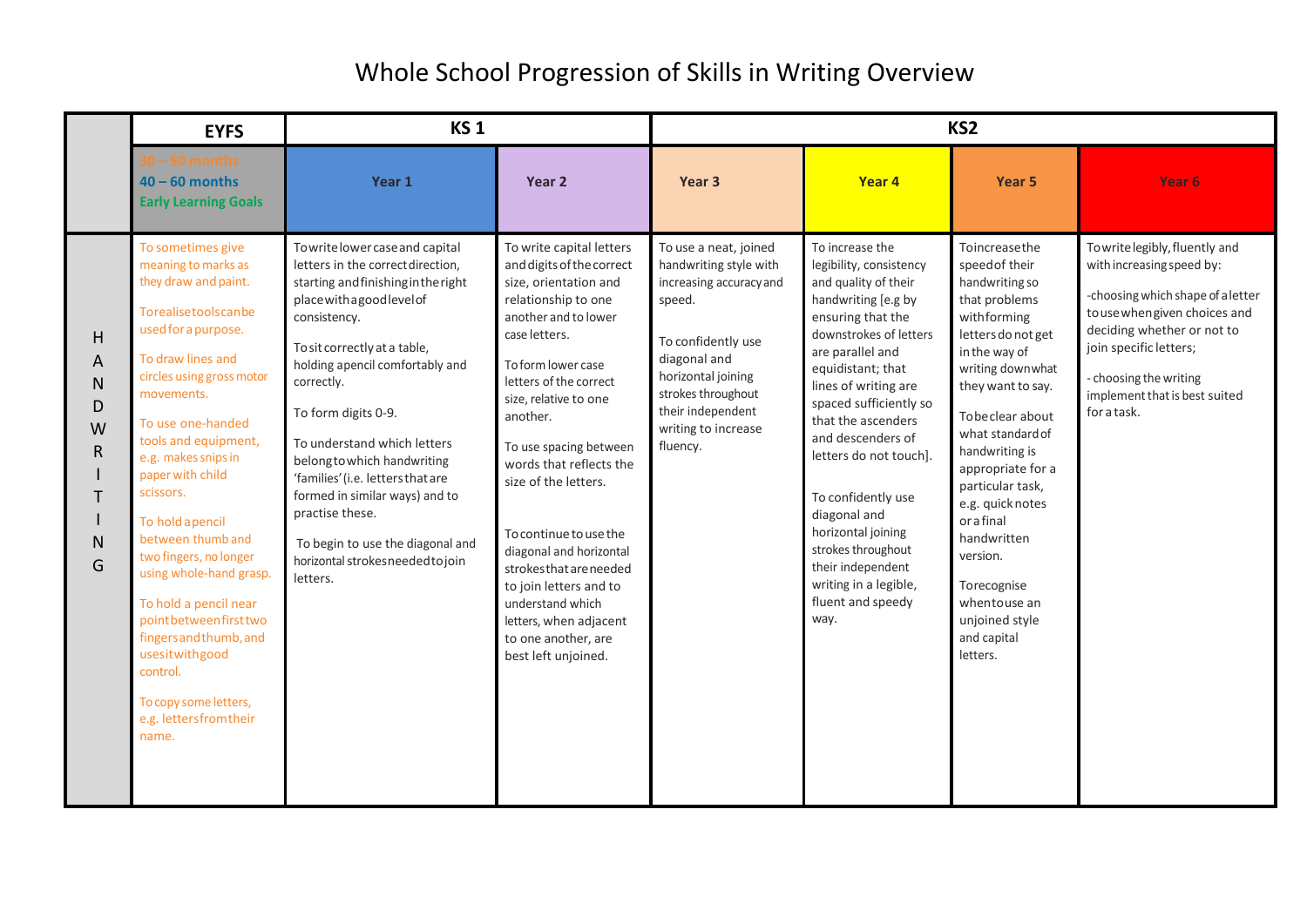| To give meaning to<br>marks they make as<br>they draw, write and<br>paint.                                                        |  |  |  |
|-----------------------------------------------------------------------------------------------------------------------------------|--|--|--|
| To use some clearly<br>identifiableIettersto<br>communicate meaning,<br>representing some<br>sounds correctly and in<br>sequence. |  |  |  |
| To show a preference<br>for a dominant hand.                                                                                      |  |  |  |
| To begin to use<br>anticlockwise<br>movement and<br>retrace vertical lines.                                                       |  |  |  |
| To begin to form<br>recognisable letters.                                                                                         |  |  |  |
| To use a pencil and<br>hold it effectively to<br>form recognisable<br>letters, most of which<br>are correctly formed.             |  |  |  |
| To show good control<br>and co-ordination in<br>large and small<br>movements.                                                     |  |  |  |
| To move confidently<br>in a range of ways,<br>safely negotiating<br>space.                                                        |  |  |  |
| To handle equipment<br>and tools effectively,                                                                                     |  |  |  |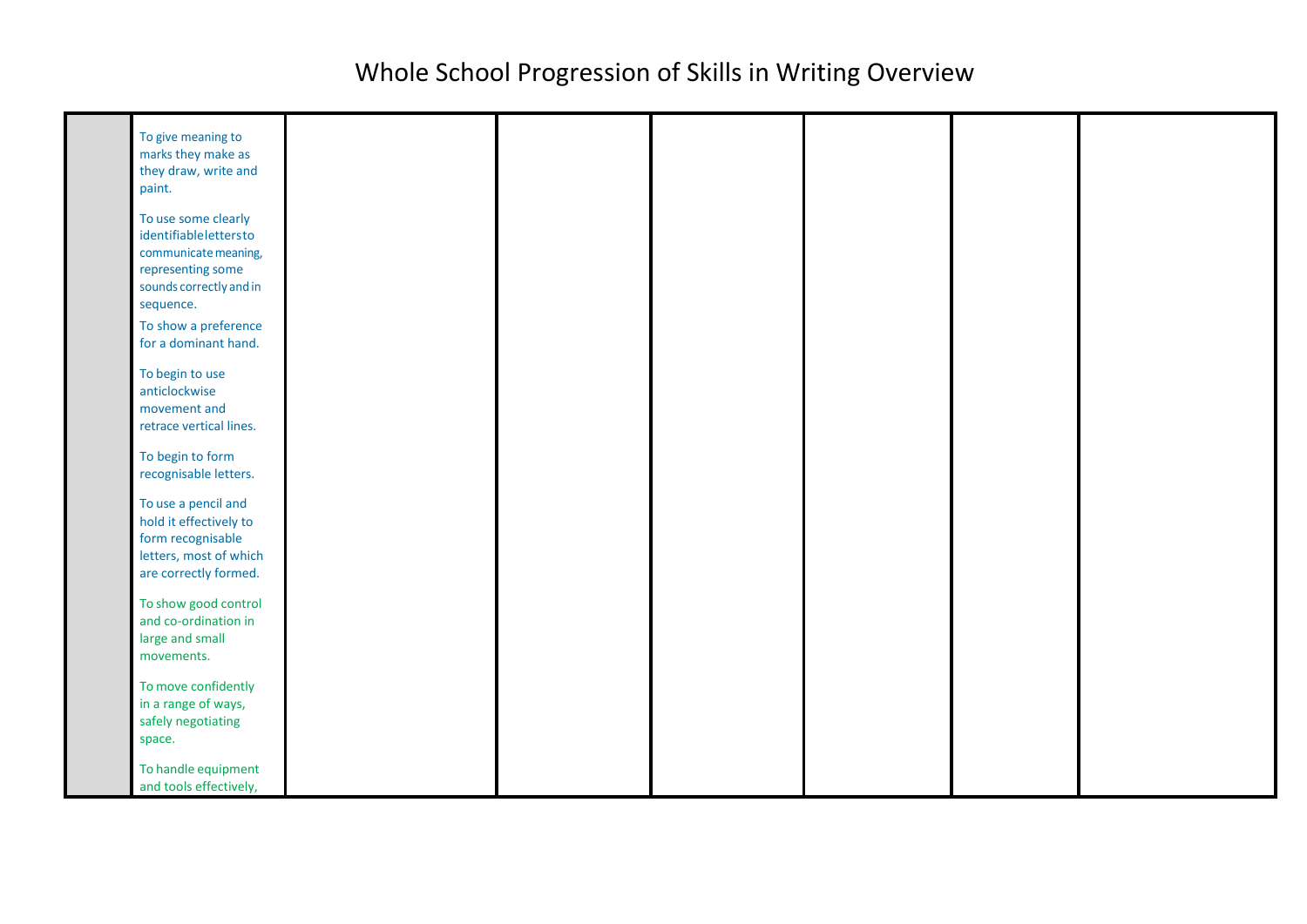|                                            | including pencils for<br>writing.<br>To write simple<br>sentences which can<br>be read by<br>themselves and<br>others.                                                                                                                                                                                                                                                                                                                                                                                                                                                                        |                                                                                                                                                                                                                                                                                                                                                                                                                                                                                         |                                                                                                                                                                                                                                                                                                                                                                                                                                                                                                                                 |                                                                                                                                                                                                                                                                                                                                                                                                    |                                                                                                                                                                                                                                                                                                                                                                                                                                                                                                                            |                                                                                                                                                                                                                                                                                                                                                                                                                                                                                                                 |                                                                                                                                                                                                                                                                                                                                                                                                                                                                                                                                                                                                                                                                                            |
|--------------------------------------------|-----------------------------------------------------------------------------------------------------------------------------------------------------------------------------------------------------------------------------------------------------------------------------------------------------------------------------------------------------------------------------------------------------------------------------------------------------------------------------------------------------------------------------------------------------------------------------------------------|-----------------------------------------------------------------------------------------------------------------------------------------------------------------------------------------------------------------------------------------------------------------------------------------------------------------------------------------------------------------------------------------------------------------------------------------------------------------------------------------|---------------------------------------------------------------------------------------------------------------------------------------------------------------------------------------------------------------------------------------------------------------------------------------------------------------------------------------------------------------------------------------------------------------------------------------------------------------------------------------------------------------------------------|----------------------------------------------------------------------------------------------------------------------------------------------------------------------------------------------------------------------------------------------------------------------------------------------------------------------------------------------------------------------------------------------------|----------------------------------------------------------------------------------------------------------------------------------------------------------------------------------------------------------------------------------------------------------------------------------------------------------------------------------------------------------------------------------------------------------------------------------------------------------------------------------------------------------------------------|-----------------------------------------------------------------------------------------------------------------------------------------------------------------------------------------------------------------------------------------------------------------------------------------------------------------------------------------------------------------------------------------------------------------------------------------------------------------------------------------------------------------|--------------------------------------------------------------------------------------------------------------------------------------------------------------------------------------------------------------------------------------------------------------------------------------------------------------------------------------------------------------------------------------------------------------------------------------------------------------------------------------------------------------------------------------------------------------------------------------------------------------------------------------------------------------------------------------------|
| Planning, Writing<br>pue<br><b>Editing</b> | To speaktoretella<br>simple past event in<br>correct order<br>Explain what is<br>happening and<br>anticipate what might<br>happen next, recall and<br>relive past<br>experiences.<br>Tousetalkinpretending<br>that objects stand for<br>something else in play.<br>To engage in<br>imaginative role play<br>based on own first-<br>hand experiences.<br>To build stories around<br>toys.<br>To capture experiences<br>and responses with a<br>rangeofmedia, suchas<br>music, dance and paint<br>andothermaterialsor<br>words.<br>To linkstatements and<br>stickstoamaintheme<br>or intention. | Tosay out loud what they are going<br>to write about.<br>To compose a sentence orally<br>before writing it.<br>To sequence sentences to form<br>short narratives.<br>To discuss what they have written<br>with the teacher or other pupils.<br>Toreread their writing to check<br>that it makes sense and to<br>independently begintomake<br>changes.<br>To read their writing aloud clearly<br>enough to be heard by their peers<br>and the teacher.<br>To use adjectives to describe. | To write narratives<br>about personal<br>experiences and those<br>of others (real and<br>fictional).<br>To write about real<br>events. To write simple<br>poetry.<br>To plan what they are<br>going to write about,<br>including writing down<br>ideas and/or key words<br>and new vocabulary<br>To encapsulate what<br>they want to say,<br>sentence by sentence.<br>To make simple<br>additions, revisions and<br>corrections to their own<br>writing by evaluating<br>their writing with the<br>teacher and other<br>pupils. | To begin to use ideas<br>from their own<br>reading and modelled<br>examples to plan their<br>writing.<br>To proofread their<br>own and others' work<br>to check for errors<br>(with increasing<br>accuracy) and to make<br>improvements.<br>To begin to organise<br>their writing into<br>paragraphs around a<br>theme.<br>To compose and<br>rehearse sentences<br>orally (including<br>dialogue). | To compose and<br>rehearse sentences<br>orally (including<br>dialogue),<br>progressively building<br>a varied and rich<br>vocabulary and an<br>increasing range of<br>sentence structures.<br>To consistently<br>organise their writing<br>into paragraphs<br>around a theme to<br>add cohesion and to<br>aid the reader.<br>To proofread<br>consistently and<br>amend their own and<br>others' writing,<br>correcting errors in<br>grammar,<br>punctuation and<br>spelling and adding<br>nouns/ pronouns for<br>cohesion. | Toplantheir<br>writing by<br>identifying the<br>audience for and<br>purpose of the<br>writing, selecting<br>the appropriate<br>form and using<br>other similar<br>writing as models<br>fortheirown.<br>To consider,<br>when planning<br>narratives, how<br>authors have<br>developed<br>characters and<br>settings in what<br>pupils have read,<br>listened to or seen<br>performed.<br>To proofread<br>work to précis<br>longer passages<br>by removing<br>unnecessary<br>repetition or<br>irrelevant details. | Tonotedownand develop initial<br>ideas, drawing on reading and<br>research where necessary.<br>To use further organisational<br>and presentational devices to<br>structure text and to guide the<br>reader (e.g. headings, bullet<br>points, underlining).<br>To use a wide range of devices<br>to build cohesion within and<br>across paragraphs.<br>To habitually proofread for<br>spelling and punctuation errors.<br>To propose changes to<br>vocabulary, grammar and<br>punctuation to enhance effects<br>and clarify meaning.<br>To recognise how words are<br>related by meaning as synonyms<br>and antonyms and to use this<br>knowledge to make<br>improvements to their writing. |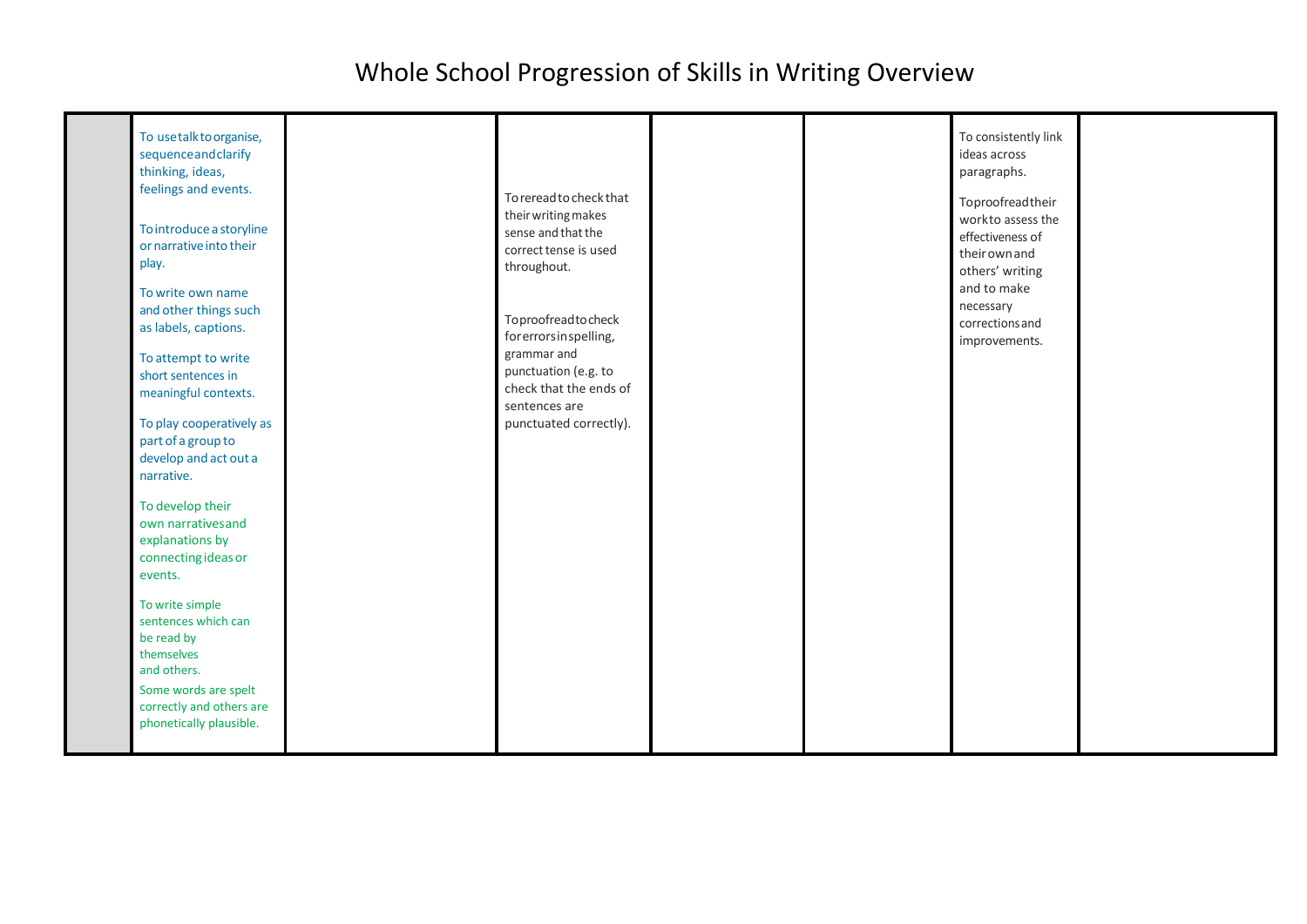| Audience,<br>Purpose | To use vocabulary<br>focused on objects<br>and people that are<br>of particular<br>importance to them.<br>To build up vocabulary<br>that reflects the<br>breadth of their<br>experiences.<br>To extend vocabulary,<br>especially by grouping<br>and naming, exploring<br>the meaning and<br>sounds of new words.<br>To use language to<br>imagine and recreate<br>roles and experiences<br>in play situations.<br>To express themselves<br>effectively, showing<br>awareness of listeners'<br>needs. | To start to engage readers by using<br>adjectives to describe.<br>Touse a number of simple features<br>of different text types and to make<br>relevant choices about subject<br>matter and appropriate vocabulary<br>choices. | Towrite for different<br>purposes with an<br>awareness of an<br>increased amount of<br>fiction and non-fiction<br>structures.<br>To use new vocabulary<br>from their reading,<br>their discussions about<br>it (one-to-one and as a<br>whole class) and from<br>their wider<br>experiences.<br>To read aloud what<br>they have written<br>with appropriate<br>intonation to make<br>the meaning clear. | To demonstrate an<br>increasing<br>understanding of<br>purpose and audience<br>by discussing writing<br>similar to that which<br>they are planning to<br>write in order to<br>understand and learn<br>from its structure,<br>vocabulary and<br>grammar.<br>To begin to use the<br>structure of a wider<br>range of text types<br>(including the use of<br>simple layout devices<br>innon-fiction).<br>To make deliberate<br>ambitious word choices<br>to add detail. | To write a range of<br>narratives and non-<br>fiction pieces using a<br>consistent and<br>appropriatestructure<br>(including genre-<br>specific layout<br>devices).<br>To write a range of<br>narratives that are<br>well- structured and<br>well-paced.<br>To create detailed<br>settings, characters<br>and plot in narratives<br>to engage the reader<br>and to add<br>atmosphere.<br>Tobegintoread<br>aloud their own<br>writing, to agroup<br>or the whole class, | To consistently<br>produce sustained<br>and accurate<br>writing from<br>different narrative<br>and non-fiction<br>genres with<br>appropriate<br>structure,<br>organisation and<br>layoutdevicesfor<br>a range of<br>audiencesand<br>purposes.<br>To describe<br>settings,<br>characters and<br>atmosphere with<br>carefully-chosen<br>vocabulary to<br>enhance mood,<br>clarify meaning<br>and create pace. | Towrite effectively for a range<br>of purposes and audiences,<br>selecting the appropriate form<br>and drawing independently on<br>what they have read as models<br>for their own writing<br>To distinguish between the<br>language of speech and writing<br>and to choose the appropriate<br>level of formality.<br>To select vocabulary and<br>grammaticalstructures that<br>reflect what the writing<br>requires (e.g. usingcontracted<br>forms indialoguesinnarrative;<br>using passive verbs to affect how<br>information is presented). |
|----------------------|------------------------------------------------------------------------------------------------------------------------------------------------------------------------------------------------------------------------------------------------------------------------------------------------------------------------------------------------------------------------------------------------------------------------------------------------------------------------------------------------------|-------------------------------------------------------------------------------------------------------------------------------------------------------------------------------------------------------------------------------|--------------------------------------------------------------------------------------------------------------------------------------------------------------------------------------------------------------------------------------------------------------------------------------------------------------------------------------------------------------------------------------------------------|----------------------------------------------------------------------------------------------------------------------------------------------------------------------------------------------------------------------------------------------------------------------------------------------------------------------------------------------------------------------------------------------------------------------------------------------------------------------|------------------------------------------------------------------------------------------------------------------------------------------------------------------------------------------------------------------------------------------------------------------------------------------------------------------------------------------------------------------------------------------------------------------------------------------------------------------------|-------------------------------------------------------------------------------------------------------------------------------------------------------------------------------------------------------------------------------------------------------------------------------------------------------------------------------------------------------------------------------------------------------------|-----------------------------------------------------------------------------------------------------------------------------------------------------------------------------------------------------------------------------------------------------------------------------------------------------------------------------------------------------------------------------------------------------------------------------------------------------------------------------------------------------------------------------------------------|
| and Structure        |                                                                                                                                                                                                                                                                                                                                                                                                                                                                                                      |                                                                                                                                                                                                                               |                                                                                                                                                                                                                                                                                                                                                                                                        | To begin to create<br>settings, characters and<br>plot innarratives.                                                                                                                                                                                                                                                                                                                                                                                                 | using appropriate<br>intonationandto<br>control the tone and<br>volume so that the<br>meaning is clear.                                                                                                                                                                                                                                                                                                                                                                | To regularly use<br>dialogue to convey<br>acharacter and to<br>advance the<br>action.<br>To perform their<br>own compositions<br>confidently using<br>apropriate<br>intonation,<br>volume<br>and movement so<br>that meaning is<br>clear.                                                                                                                                                                   |                                                                                                                                                                                                                                                                                                                                                                                                                                                                                                                                               |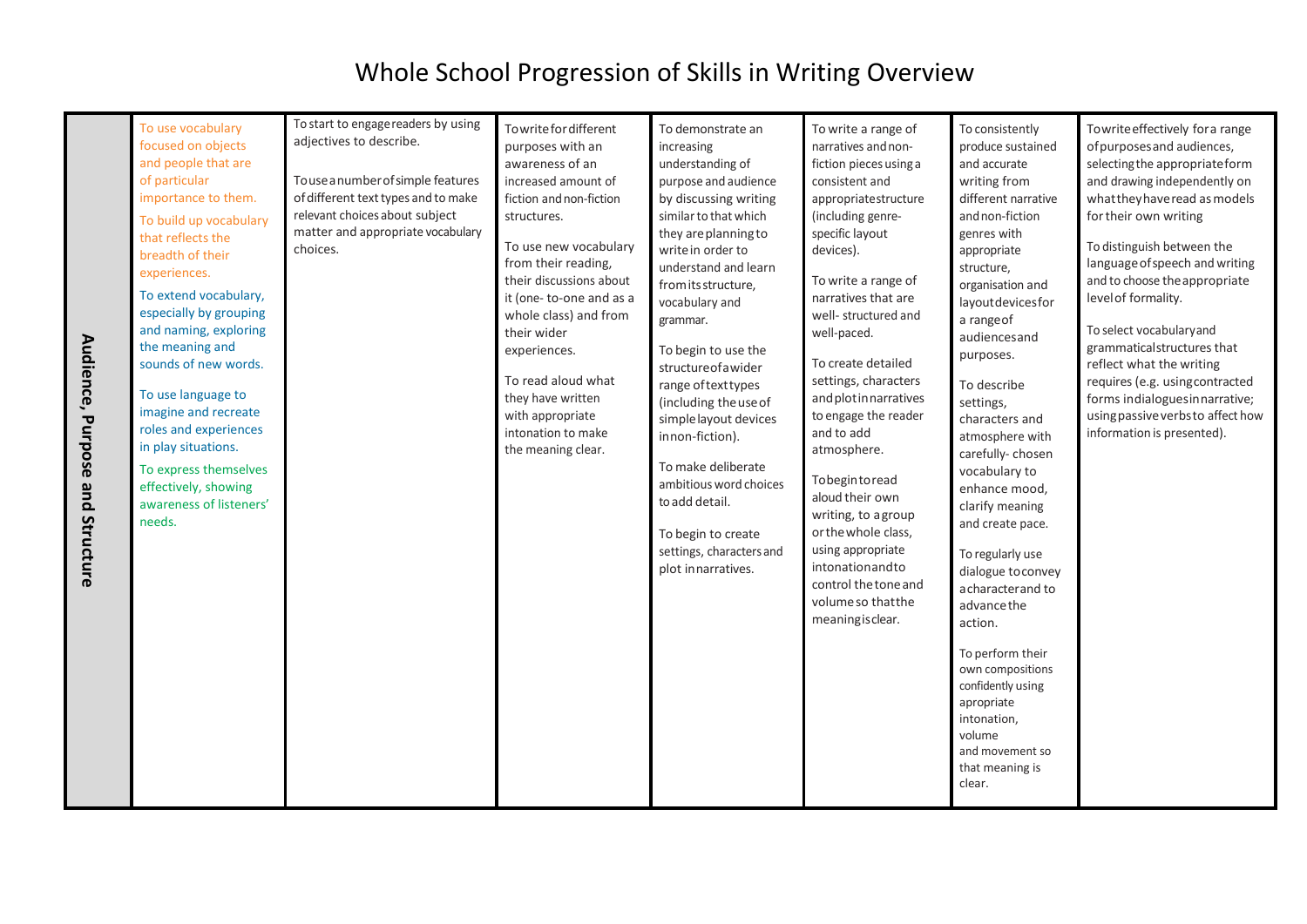|                        | To begin to<br>understand 'why' and<br>'how' questions.<br>To question why<br>things happen and<br>gives explanations and<br>asks questions, e.g.<br>who, what, when,                                                                                                                                                                                                                                                                                                                   | To use simple sentence structures.<br>Touse the joining word<br>(conjunction) 'and' to link ideas<br>and sentences.<br>Tobegintoform simple compound<br>sentences. | Tousethepresenttense<br>andthepasttense<br>mostly correctly and<br>consistently.<br>To form sentences<br>with different forms:<br>statement, question,<br>excamation                                                                                                  | To try to maintain the<br>correct tense (including<br>the present perfect<br>tense) throughout a<br>piece of writing with<br>accurate subject/verb<br>agreement.<br>Touse'a' or 'an'                                                                                                                                                                   | To always maintain<br>an accurate tense<br>throughout a piece of<br>writing.<br>Toalwaysuse<br>Standard English, e.g.<br>'we were' rather than<br>'we was' and 'I did'                                                                                                                                                                                                                                                                                                                                           | To use a range of<br>adverbs and<br>modal verbs to<br>indicate degrees<br>of possibility.<br>To ensure the<br>consistent and<br>correct use of                                                                                                                                                                                                                                                                                                                         | To ensure the consistent and<br>correct use of tense<br>throughout all pieces of<br>writing, including the correct<br>subject and verb agreement<br>when using singular andplural.<br>To use the subjunctive form in |
|------------------------|-----------------------------------------------------------------------------------------------------------------------------------------------------------------------------------------------------------------------------------------------------------------------------------------------------------------------------------------------------------------------------------------------------------------------------------------------------------------------------------------|--------------------------------------------------------------------------------------------------------------------------------------------------------------------|-----------------------------------------------------------------------------------------------------------------------------------------------------------------------------------------------------------------------------------------------------------------------|--------------------------------------------------------------------------------------------------------------------------------------------------------------------------------------------------------------------------------------------------------------------------------------------------------------------------------------------------------|------------------------------------------------------------------------------------------------------------------------------------------------------------------------------------------------------------------------------------------------------------------------------------------------------------------------------------------------------------------------------------------------------------------------------------------------------------------------------------------------------------------|------------------------------------------------------------------------------------------------------------------------------------------------------------------------------------------------------------------------------------------------------------------------------------------------------------------------------------------------------------------------------------------------------------------------------------------------------------------------|----------------------------------------------------------------------------------------------------------------------------------------------------------------------------------------------------------------------|
| Grammar and Vocabulary | how.<br>To use a range of<br>tenses in speech (e.g.<br>play, playing, will play,<br>played).<br>To begin to use more<br>complex sentences to<br>link thoughts when<br>speaking (e.g. using<br>'and' and 'because').<br>To answer 'how' and<br>'why' questions about<br>their experiences and<br>in response to stories<br>or events.<br>To use past, present<br>and future forms<br>accurately when<br>talking about events<br>that have happened or<br>are to happen in the<br>future. |                                                                                                                                                                    | command.<br>Tousesomefeaturesof<br>written Standard<br>English.<br>To using co-ordination<br>(or/and/but).<br>To use some<br>subordination<br>(when/if/<br>that/because).<br>To use expanded noun<br>phrases to describe and<br>specify (e.g. the blue<br>butterfly). | correctly throughout a<br>piece of writing.<br>To use subordinate<br>clauses, extending the<br>range of sentences<br>with more than one<br>clause by using a wider<br>range of conjunctions,<br>including when, if,<br>because, and<br>although.<br>To use a range of<br>conjunctions, adverbs<br>and prepositions to<br>showtime, place and<br>cause. | rather than 'I done'.<br>To use subordinate<br>clauses, extending<br>the range of<br>sentences with<br>more than one<br>clausebyusinga<br>wider range of<br>conjunctions, which<br>are sometimesin<br>varied positions<br>within sentences.<br>To expand noun<br>phrases with the<br>addition of<br>ambitious modifying<br>adjectives and<br>prepositional<br>phrases.<br>To consistently<br>choose nouns or<br>pronouns<br>appropriately to aid<br>cohesion and avoid<br>repetition, e.g. he,<br>she, they, it. | tense throughout<br>all pieces of<br>writing.<br>To use a wide<br>range of linking<br>words/phrases<br>between<br>sentences and<br>paragraphs to<br>build cohesion,<br>includingtime<br>adverbials (e.g.<br>later), place<br>adverbials (e.g.<br>nearby) and<br>number(e.g.<br>secondly).<br>To use relative<br>clauses beginning<br>with a relative<br>pronoun with<br>confidence (who,<br>which, where,<br>when, whose,<br>that and omitted<br>relative<br>pronouns. | formal writing.<br>To use the perfect formof<br>verbstomark relationships of<br>time and cause.<br>To use the passive voice.<br>Touse question tags in informal<br>writing.                                          |